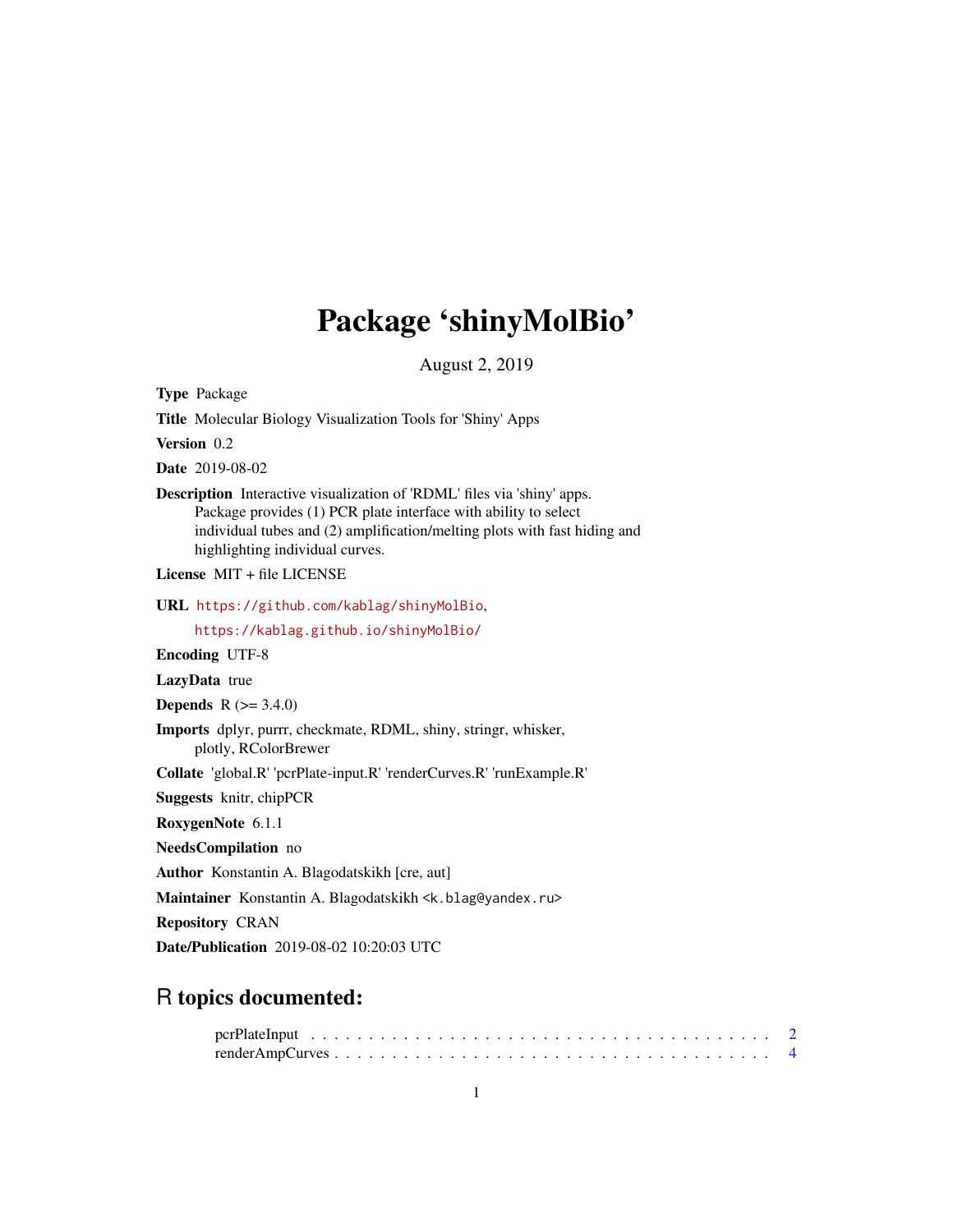#### <span id="page-1-0"></span>2 pcrPlateInput

| Index | $\bullet$ |  |
|-------|-----------|--|

pcrPlateInput *Create a PCR plate input control*

#### Description

Create an input control for representing PCR plate and dynamically selecting wells inside it.

#### Usage

```
pcrPlateInput(inputId,
       label = NULL,plateDescription,
       pcrFormat = pcrFormatType$new(8, 12, labelFormatType$new("ABC"),
        labelFormatType$new("123")),
       selection = NULL,
       highlighting = NULL,
       wellLabelTemplate = "{{sample}}",
     onHoverWellTextTemplate = "{{position}}\u000A{{sample}}\u000A{{targets}}",
       wellClassTemplate = NULL,
       wellStyleTemplate = NULL,
       wellGroupTemplate = "{{sample}}-{{targets}}",
       cssFile = system.file("/css/pcrPlateInputStyle.css",
                 package = "shinyMolBio"),
       cssText = NULL,
       legend = NULL,
       interactive = TRUE)
```
#### Arguments

| inputId                 | The input slot that will be used to access the selected wells positions. |  |
|-------------------------|--------------------------------------------------------------------------|--|
| label                   | Display label for the control, or NULL for no label.                     |  |
| plateDescription        |                                                                          |  |
|                         | Plate description - basicly output from RDML AsTable() function.         |  |
| pcrFormat               | PCR plate parametrs. Should be pcrFormatType.                            |  |
| selection               | Set preselected wells (e.g. $c("A01", "A02")$ or $c(1,2)$ )              |  |
| highlighting            | Set highlighted wells (e.g. $c("A01", "A02")$ or $c(1, 2)$ )             |  |
| wellLabelTemplate       |                                                                          |  |
|                         | Template of the well label.                                              |  |
| onHoverWellTextTemplate |                                                                          |  |
|                         | Template of the text on hover.                                           |  |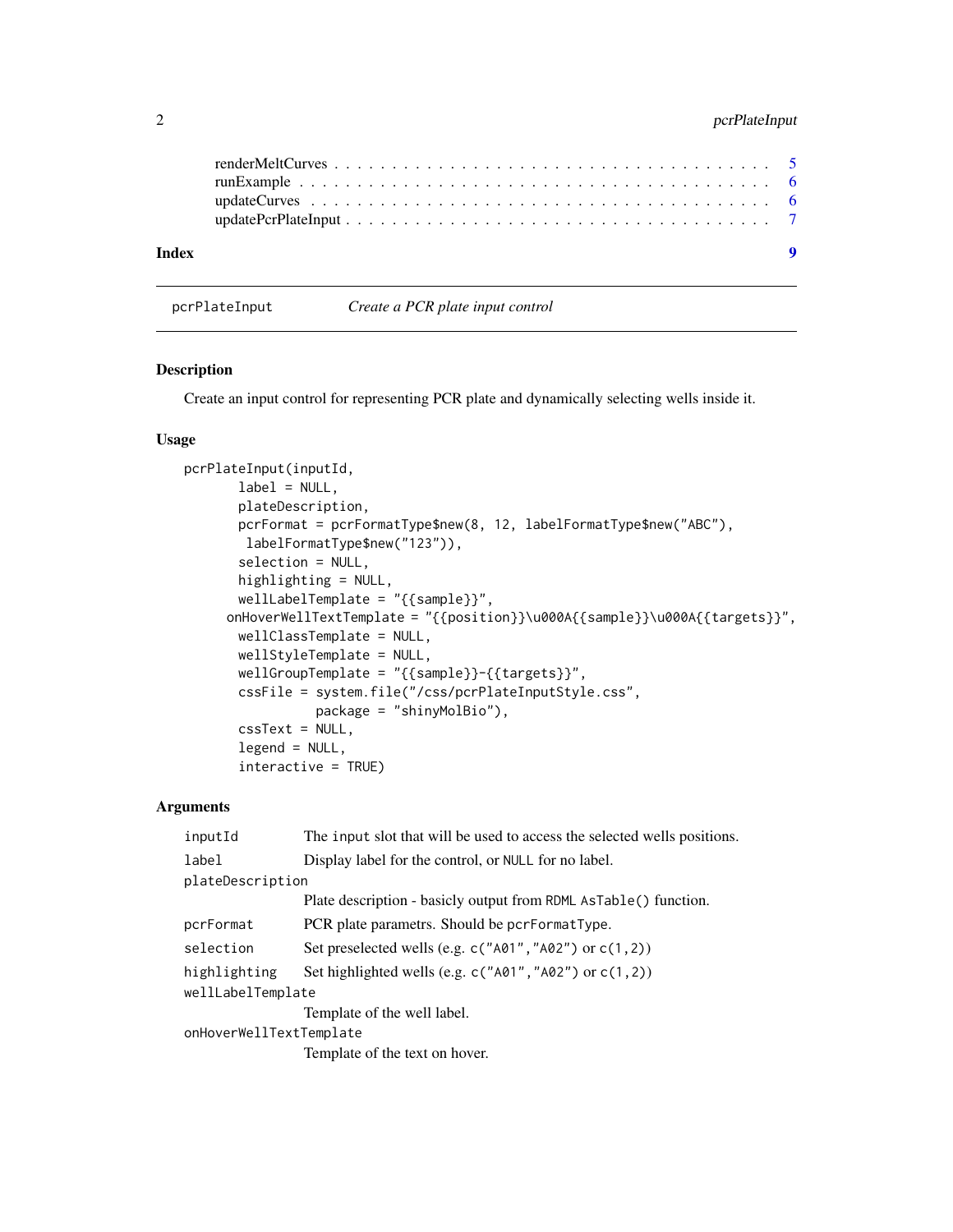#### <span id="page-2-0"></span>pcrPlateInput 3

| wellClassTemplate |                                             |  |
|-------------------|---------------------------------------------|--|
|                   | Template of the well class (css class).     |  |
| wellStyleTemplate |                                             |  |
|                   | Template of the well style (css).           |  |
| wellGroupTemplate |                                             |  |
|                   | Template of the well group for selecting.   |  |
| cssFile           | Path to the css styles file.                |  |
| cssText           | CSS styles as text.                         |  |
| legend            | Plate legend (any HTML content).            |  |
| interactive       | Should be this pcrPlate interactive or not. |  |

#### Value

A PCR plate control that can be added to a UI definition.

#### Author(s)

Konstantin A. Blagodatskikh <k.blag@yandex.ru>

#### See Also

[updatePcrPlateInput](#page-6-1)

```
## Only run examples in interactive R sessions
library(RDML)
if (interactive()) {
ui <- fluidPage(
   pcrPlateInput("plate1",
                   "Plate 1",
            RDML$new(system.file("/extdata/stepone_std.rdml", package = "RDML"))$AsTable(),
                  pcrFormatType$new(8,12,labelFormatType$new("ABC"),
                                         labelFormatType$new("123"))),
  verbatimTextOutput("selected")
 )
 server <- function(input, output) {
   output$selected <- renderText({ input$plate1 })
 }
 shinyApp(ui, server)
}
```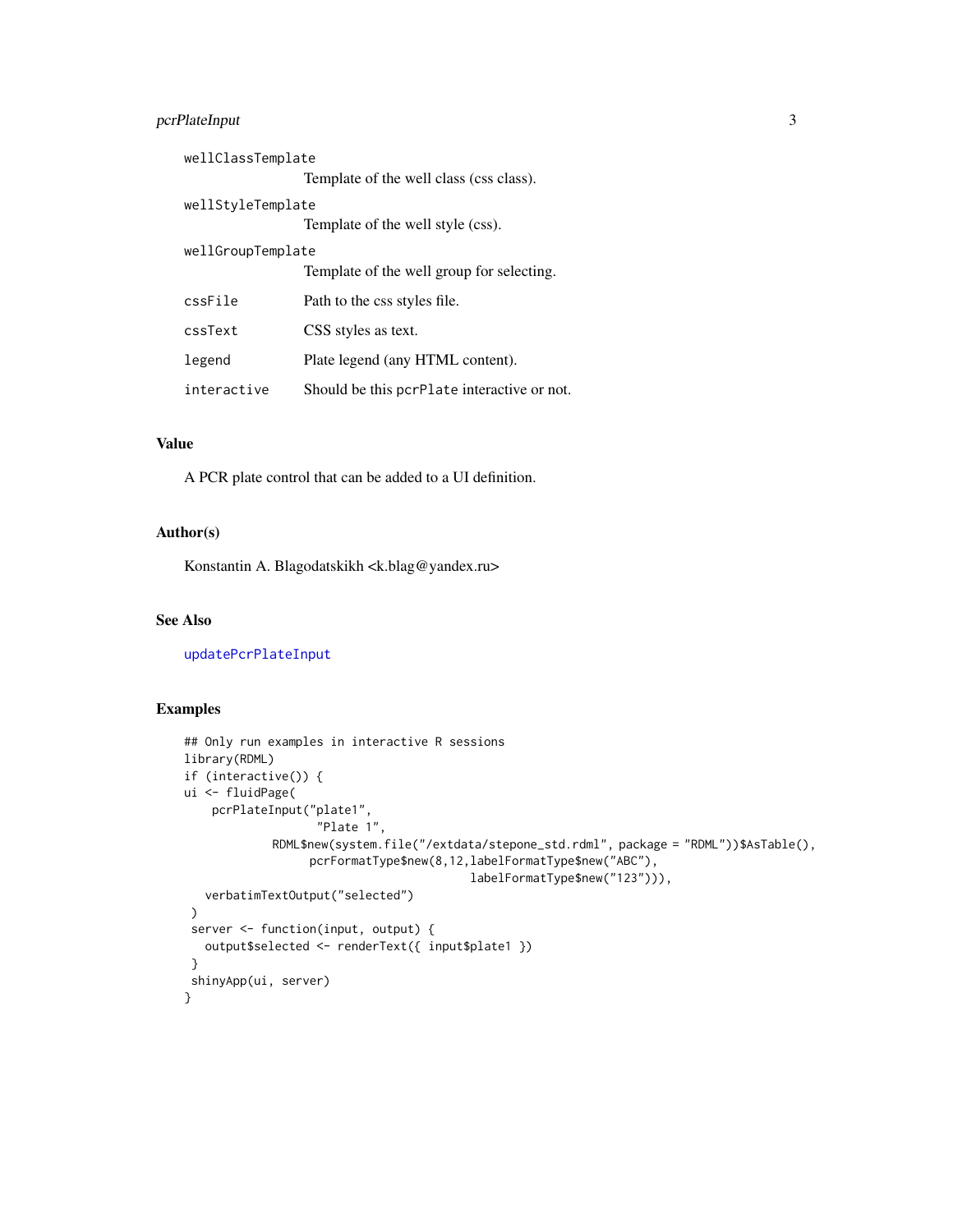<span id="page-3-1"></span><span id="page-3-0"></span>

#### Description

Renders a reactive PCR amplification plot that is suitable for assigning to an UI output slot.

#### Usage

```
renderAmpCurves(inputId, label = NULL, ampCurves, colorBy = NULL,
  linetypeBy = NULL, logScale = FALSE, showCq = FALSE, showLegend = FALSE,
  thBy = NULL, plotlyCode = NULL, cssFile = NULL, cssText = NULL,
  interactive = TRUE)
```
#### Arguments

| inputId     | The input slot that will be used to modify plot.                                          |
|-------------|-------------------------------------------------------------------------------------------|
| label       | Display label for the control, or NULL for no label.                                      |
| ampCurves   | Amplification curves data with RDML\$GetFData( $long.table = TRUE$ ) format.              |
| colorBy     | Column name that contains color levels data.                                              |
| linetypeBy  | Column name that contains linetype levels data.                                           |
| logScale    | Converts plot to $log(RFU)$ .                                                             |
| showCq      | Shows Cq with dots (cq column have to be provided!).                                      |
| showLegend  | Show plot legend.                                                                         |
| thBy        | Column name that separates threshold values (quant Fluor column have to be<br>provided!). |
| plotlyCode  | Your quoted custom plotly code.                                                           |
| cssFile     | Path to the css styles file.                                                              |
| cssText     | CSS styles as text.                                                                       |
| interactive | Should be this pcrPlate interactive or not.                                               |

#### Author(s)

Konstantin A. Blagodatskikh <k.blag@yandex.ru>

#### See Also

#### [updateCurves](#page-5-1)

Other render elements: [renderMeltCurves](#page-4-1)

```
library(RDML)
rdml <- RDML$new(system.file("/extdata/test.rdml", package = "shinyMolBio"))
curves <- renderAmpCurves("curves1", ampCurves = rdml$GetFData(long.table = TRUE))
curves[[2]][[3]][[2]]
```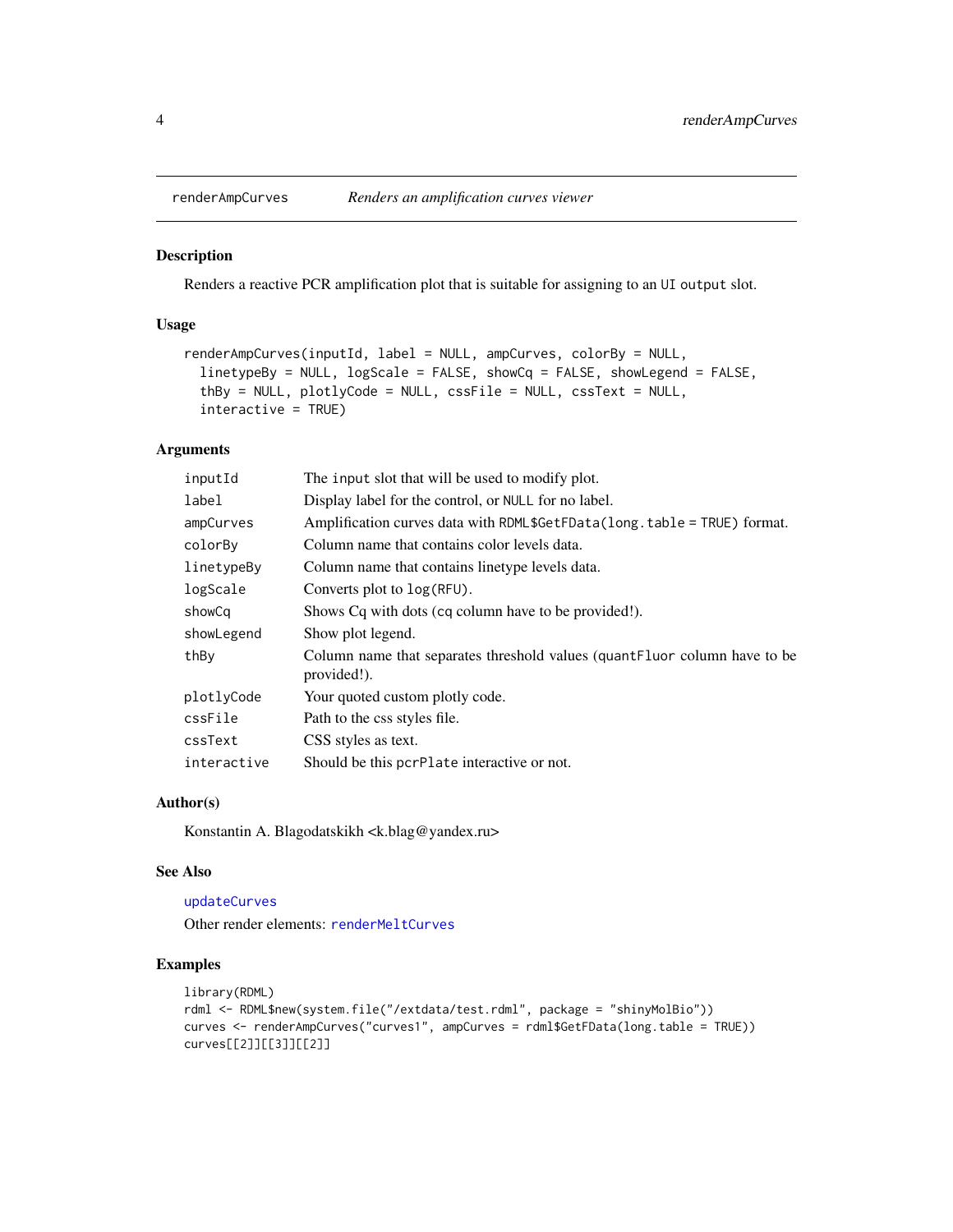<span id="page-4-1"></span><span id="page-4-0"></span>renderMeltCurves *Renders a melting curves viewer*

#### Description

Renders a reactive melting plot that is suitable for assigning to an UI output slot.

#### Usage

```
renderMeltCurves(inputId, label = NULL, meltCurves, colorBy = NULL,
  linetypeBy = NULL, showTm = FALSE, showLegend = FALSE, plotlyCode = NULL,
 cssFile = NULL, cssText = NULL, interactive = TRUE)
```
#### Arguments

| inputId     | The input slot that will be used to modify plot.                                                 |
|-------------|--------------------------------------------------------------------------------------------------|
| label       | Display label for the control, or NULL for no label.                                             |
| meltCurves  | Melting curves data with RDML\$GetFData(dp.type = $\text{"mdp", long. table}$ = TRUE)<br>format. |
| colorBy     | Column name that contains color levels data.                                                     |
| linetypeBy  | Column name that contains linetype levels data.                                                  |
| showTm      | Shows Tm with dots (tm column have to be provided!)                                              |
| showLegend  | Show plot legend.                                                                                |
| plotlyCode  | Your quoted custom plotly code.                                                                  |
| cssFile     | Path to the css styles file.                                                                     |
| cssText     | CSS styles as text.                                                                              |
| interactive | Should be this pcrPlate interactive or not.                                                      |

#### Author(s)

Konstantin A. Blagodatskikh <k.blag@yandex.ru>

#### See Also

#### [updateCurves](#page-5-1)

Other render elements: [renderAmpCurves](#page-3-1)

```
library(RDML)
rdml <- RDML$new(system.file("/extdata/test.rdml", package = "shinyMolBio"))
curves <- renderMeltCurves("curves1", meltCurves = rdml$GetFData(dp.type = "mdp",
long.table = TRUE))
curves[[2]][[3]][[2]]
```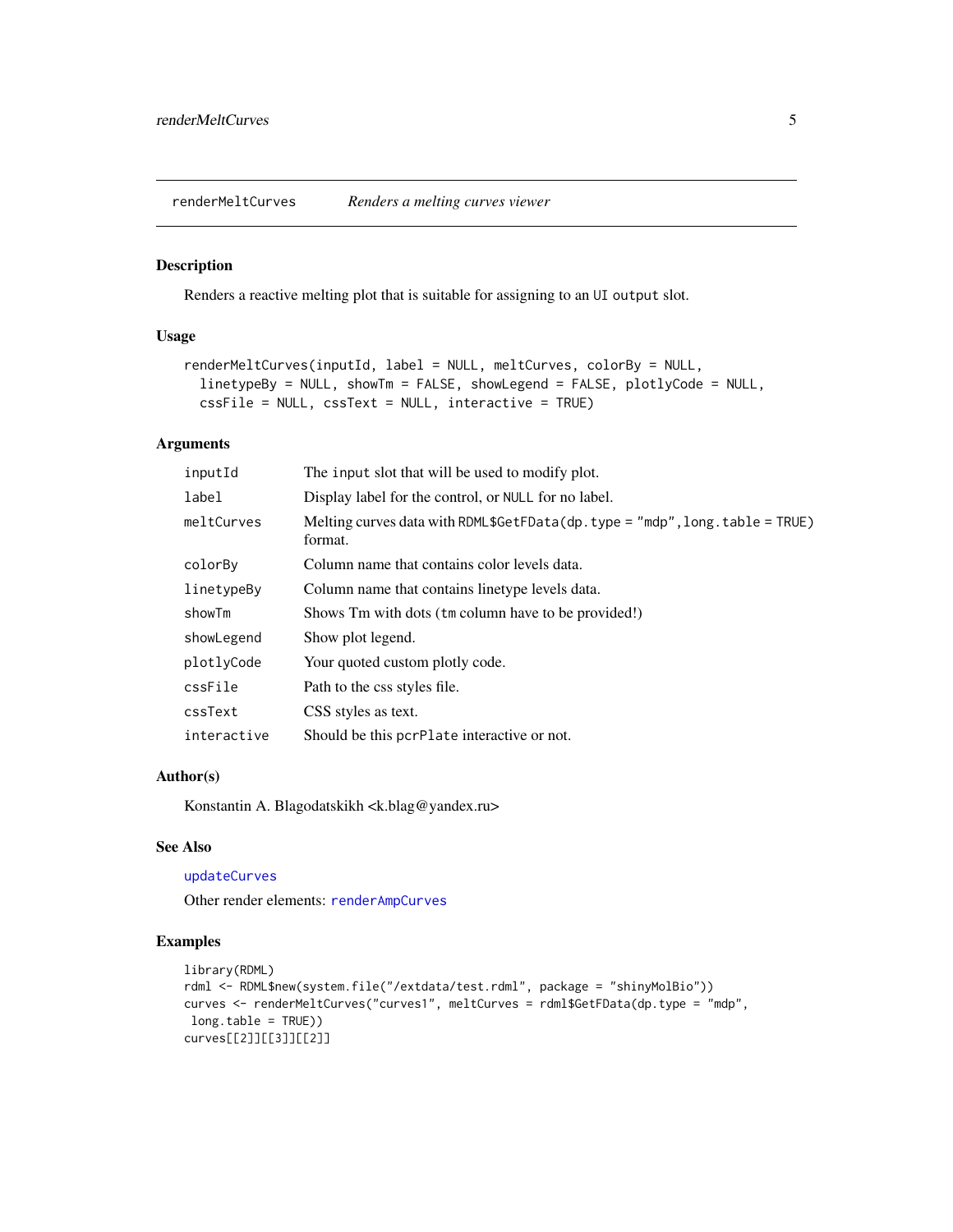<span id="page-5-0"></span>

#### Description

Launch shinyMolBio example applications

#### Usage

```
runExample(example)
```
#### Arguments

example The name of the example to run, or NA (the default) to list the available examples.

#### Author(s)

Konstantin A. Blagodatskikh <k.blag@yandex.ru>

#### Examples

```
## Only run this example in interactive R sessions
if (interactive()) {
# List all available examples
runExample()
# Run one of the examples
runExample("pcrPlateInput")
# Print the directory containing the code for all examples
system.file("shiny-examples", package="shinyMolBio")
}
```
<span id="page-5-1"></span>updateCurves *Change the value of a render PCR curves control on the client*

#### Description

Change the value of a render PCR curves control on the client

#### Usage

```
updateCurves(session, inputId, label = NULL, hideCurves = NULL,
 highlightCurves = NULL)
```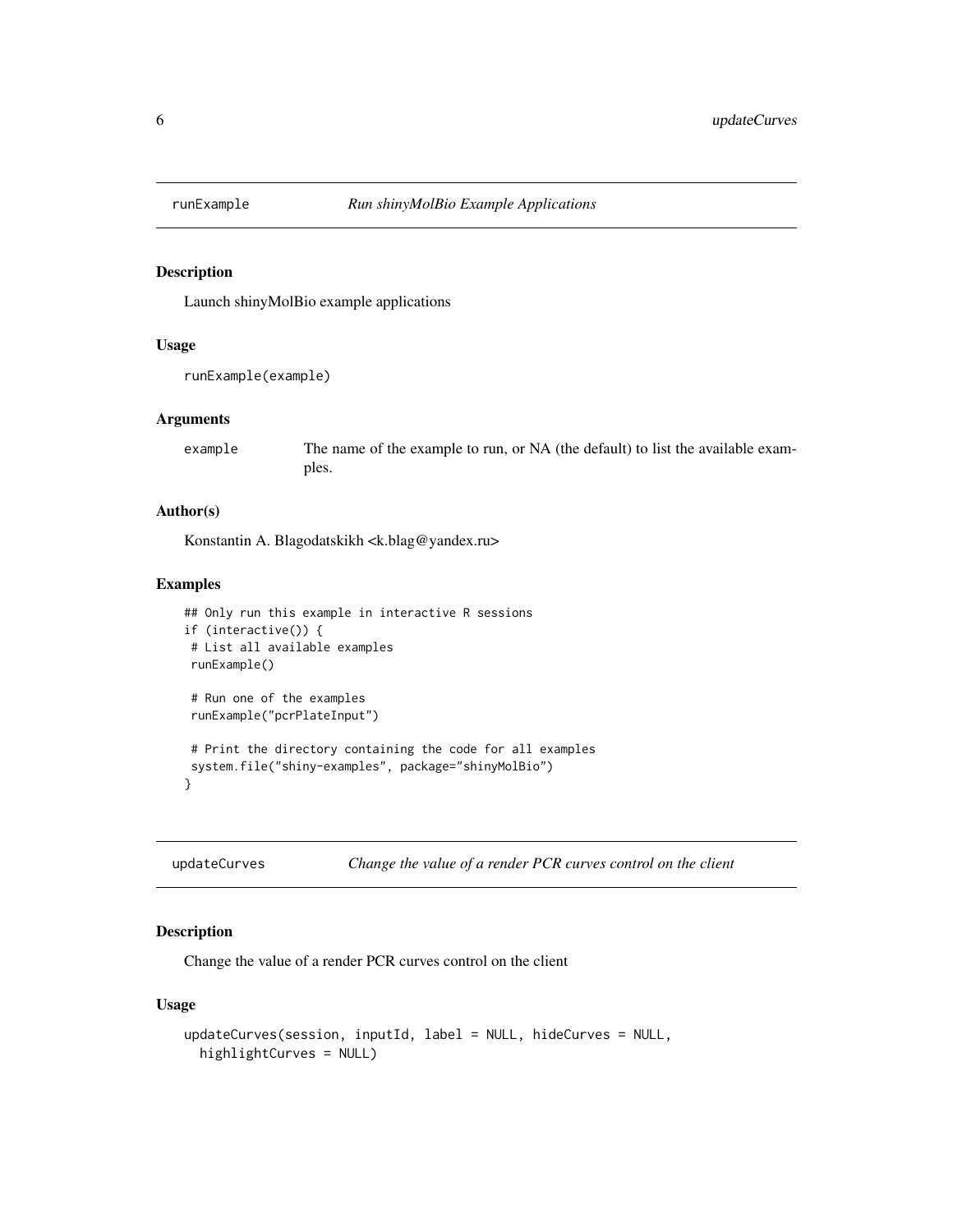#### <span id="page-6-0"></span>updatePcrPlateInput 7

#### Arguments

| session                       | The session object passed to function given to shinyServer. |
|-------------------------------|-------------------------------------------------------------|
| inputId                       | The id of the input object.                                 |
| label                         | The label to set for the input object.                      |
| hideCurves<br>highlightCurves | The fdata. names of the curves to be hiden.                 |
|                               | The fdata.names of the curves to be highlighted.            |

#### Author(s)

Konstantin A. Blagodatskikh <k.blag@yandex.ru>

<span id="page-6-1"></span>updatePcrPlateInput *Change the value of a PCR plate input control on the client*

#### Description

Change the value of a PCR plate input control on the client

#### Usage

```
updatePcrPlateInput(session, inputId, label = NULL, selection = NULL,
 highlighting = NULL)
```
#### Arguments

| session      | The session object passed to function given to shiny Server. |
|--------------|--------------------------------------------------------------|
| inputId      | The id of the input object.                                  |
| label        | The label to set for the input object.                       |
| selection    | The positions of the wells to be selected.                   |
| highlighting | The positions of the wells to be highlighted.                |

#### Author(s)

Konstantin A. Blagodatskikh <k.blag@yandex.ru>

```
## Only run examples in interactive R sessions
library(RDML)
if (interactive()) {
ui <- fluidPage(
   pcrPlateInput("plate1",
                   "Plate 1",
            RDML$new(system.file("/extdata/stepone_std.rdml", package = "RDML"))$AsTable(),
                  pcrFormatType$new(8,12,labelFormatType$new("ABC"),
```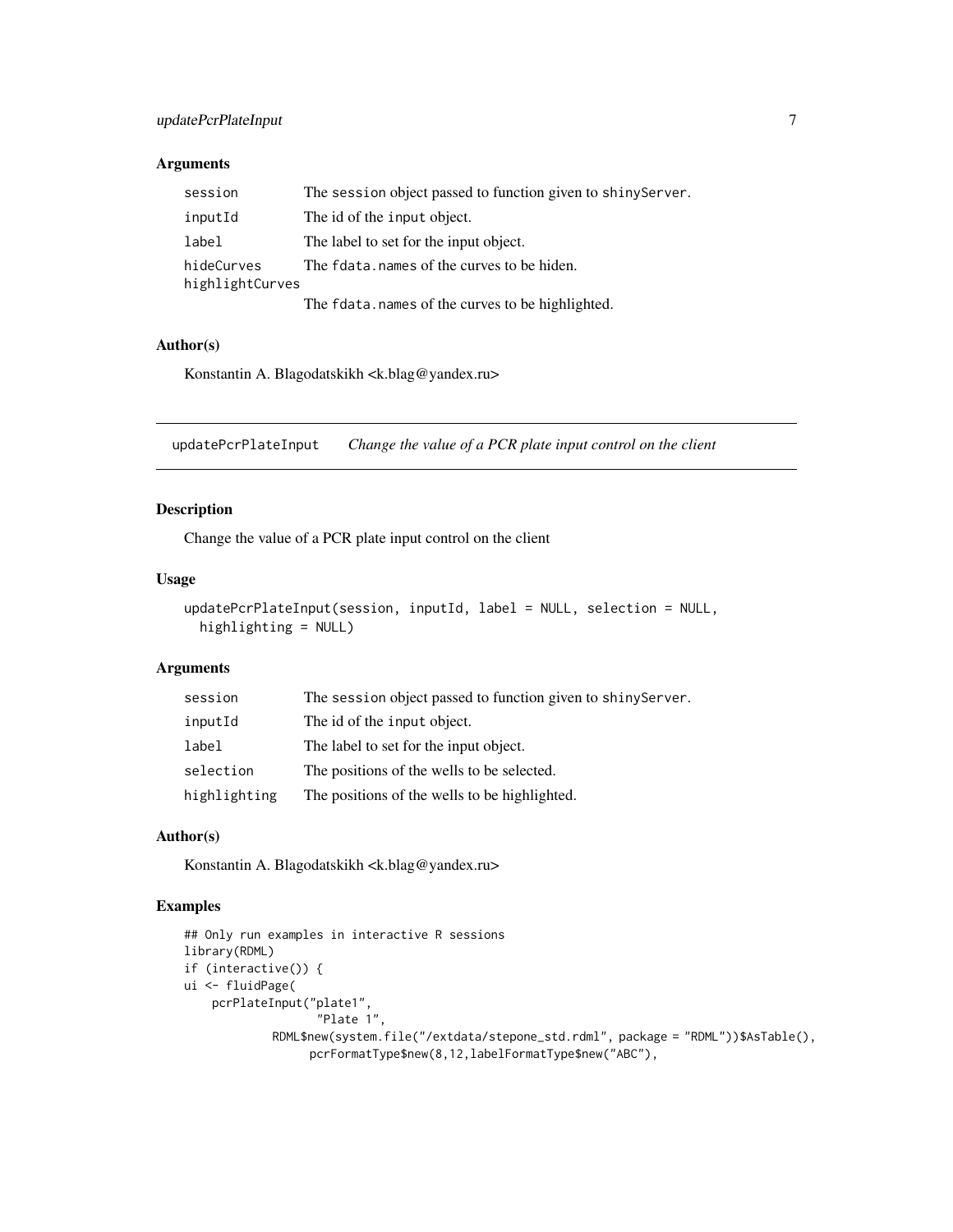```
labelFormatType$new("123"))),
  verbatimTextOutput("selected"),
  actionButton("selectWellBtn",
                "Select Well A01-A03")
\mathcal{L}server <- function(input, output, session) {
  output$selected <- renderText({ input$plate1 })
  observeEvent(
               input$selectWellBtn,
               {
           updatePcrPlateInput(session,
           "plate1",
           selection = c("A01", "A02", "A03"))
 })
}
shinyApp(ui, server)
}
```